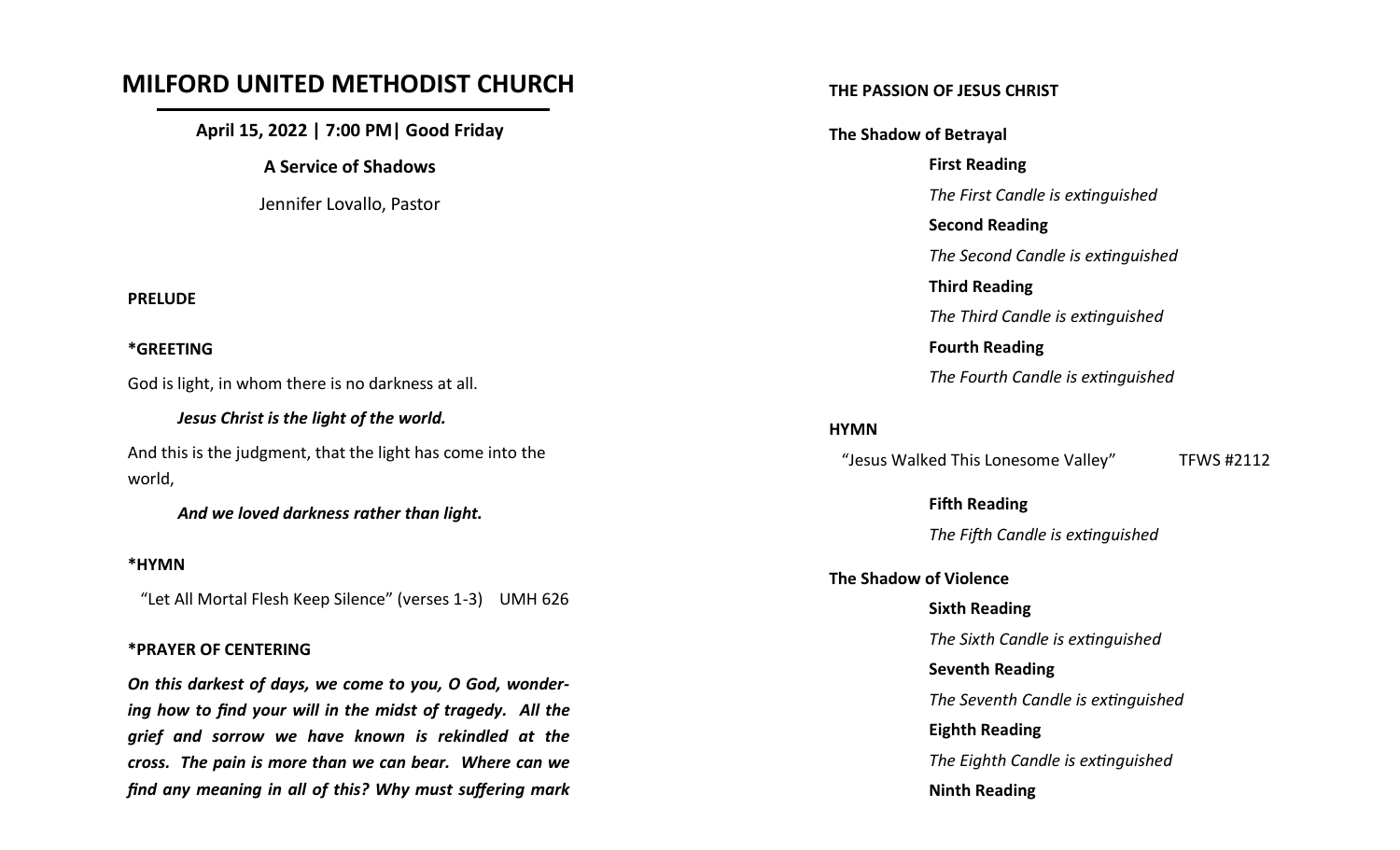### **The Shadow of Death**

### **Eleventh Reading**

*The Eleventh Candle is extinguished*

### **Twelfth Reading**

*The Twelfth Candle is extinguished*

### **Thirteenth Reading**

*The Thirteenth Candle is extinguished*

### **Fourteenth Reading**

*The Fourteenth Candle is extinguished*

### **HYMN**

"O Love Divine, What Hast Thou Done" UMH 287

# **Fifteenth Reading**

*The Christ Candle is extinguished*

### **Tolling of the Bell**

#### **Sixteenth Reading**

**Silence**

### **\*CLOSING HYMN**

"O Sacred Head, Now Wounded" UMH 286++



Rev. Jennifer Lovallo, Pastor – [www.jennlovallo@gmail.com](file:///C:/Shared/Bulls/2021/www.milfordmethodists@gmail.com) - (201) 314-8442

206 East Ann Street- 570.296.6124

|                                              |                                   |                              | EUCHARIST (HOLY COMMUNION OR THE LORD'S SUPPER) |
|----------------------------------------------|-----------------------------------|------------------------------|-------------------------------------------------|
| Let All Mortal Flesh Keep Silence            |                                   |                              | 626                                             |
| Unison                                       |                                   |                              |                                                 |
|                                              |                                   |                              |                                                 |
| e                                            |                                   |                              |                                                 |
| 1. Let<br>all<br>mor-tal                     | flesh keep                        | si - lence,                  | and with fear and                               |
| of kings, yet<br>2. King                     | born of                           | $Ma - ry$ ,                  | old on<br>as of                                 |
| on rank the<br>3. Rank                       | host<br>of                        | heav - en                    | spreads its<br>van-guard                        |
| his feet the<br>4. At                        | six-winged                        | ser - aph,                   | $cher - u - bim$ , with                         |
|                                              |                                   |                              |                                                 |
|                                              |                                   |                              |                                                 |
|                                              |                                   |                              |                                                 |
|                                              |                                   |                              |                                                 |
|                                              |                                   |                              |                                                 |
| trem - bling<br>stand;                       | pon - der noth-ing                | $earth - ly$                 | mind-ed,                                        |
| earth<br>he<br>stood,<br>the<br>on           | Lord of lords, in<br>the Light of | hu - man                     | ves-ture,<br>scend-eth<br>de                    |
| way,<br>sleep - less<br>eye,                 | as<br>veil<br>their fac - es      | light<br>to                  | the<br>pres-ence,                               |
|                                              | $\bullet$                         | ď                            |                                                 |
|                                              |                                   |                              |                                                 |
| $\bullet$                                    | ø                                 |                              |                                                 |
|                                              |                                   |                              | $\sigma$                                        |
|                                              |                                   |                              |                                                 |
|                                              |                                   |                              |                                                 |
|                                              |                                   |                              |                                                 |
| with bless-ing<br>for                        | in<br>his                         | hand,                        | Christ our God to                               |
| $bod - y$<br>in<br>the<br>from the realms of | and<br>the<br>end - less          | blood;<br>he<br>day,<br>that | will give<br>to                                 |
| with cease-less<br>as                        | voice<br>they                     | cry:                         | the powers of<br>$Al - le - lu - ia$ ,          |
|                                              |                                   |                              |                                                 |
|                                              | ø                                 | $\sigma$                     |                                                 |
|                                              |                                   |                              |                                                 |
|                                              |                                   |                              |                                                 |
|                                              |                                   |                              | ٠                                               |
| earth de-scend                               | eth,                              | our full hom-age             | $de - mand.$<br>to                              |
| faith<br>all<br>the                          | ful                               | his own self for heaven-ly   | food.                                           |
| hell<br>may van                              | ish<br>as                         | the dark-ness clears a -     | way.                                            |
| $Al - le - lu$                               | ia,<br>↔                          |                              | Al - le - lu - ia, Lord Most High!              |
|                                              | $\bullet$<br>$\bullet$            |                              |                                                 |

WORDS: Liturgy of St. James, 4th cent.; trans. by Gerard Moultrie, 1864<br>MUSIC: French carol melody; harm. from The English Hymnal, 1906, alt.